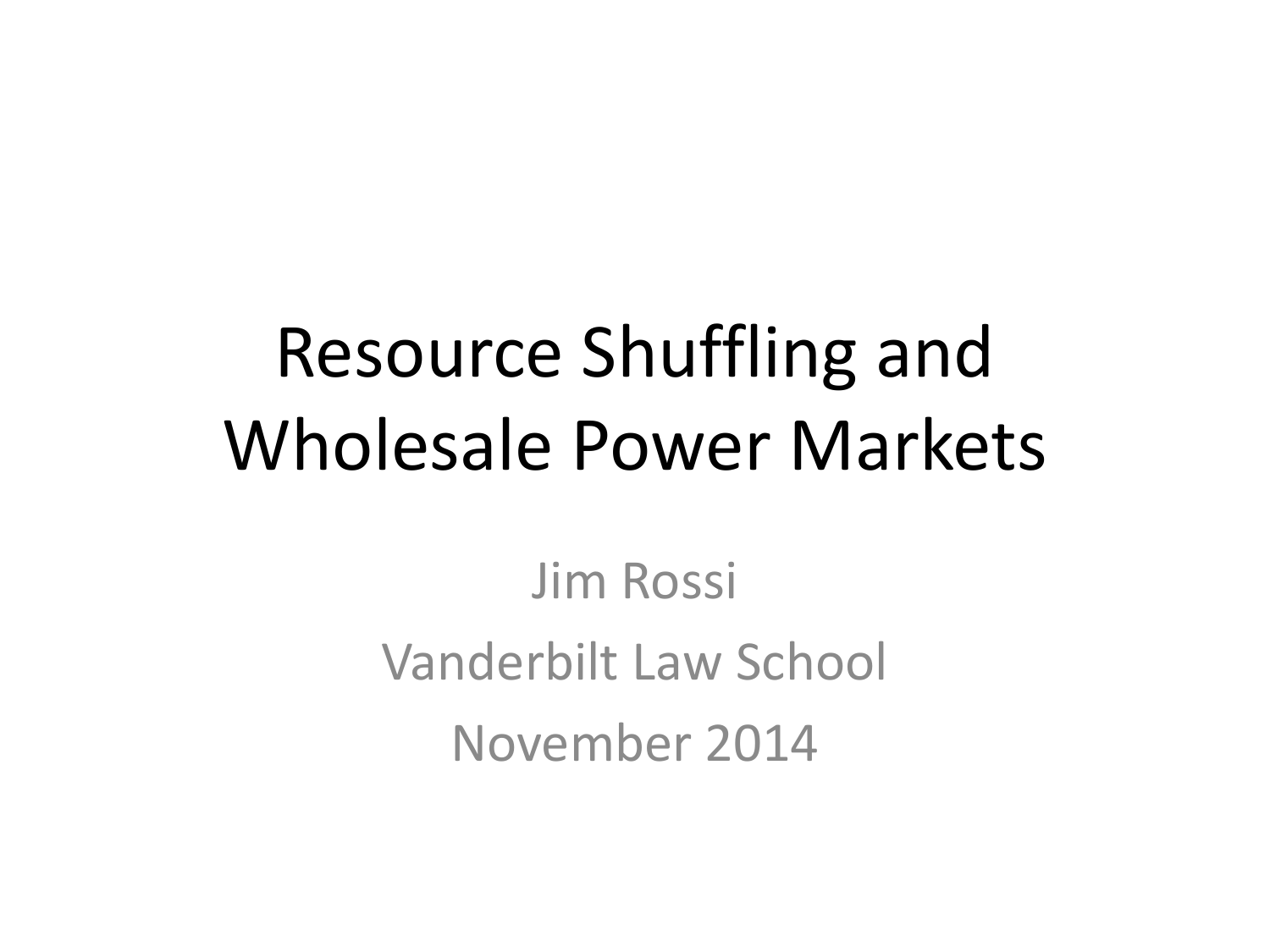### Illustration

- Plant A burns high-carbon coal, while Plant B uses relatively low-carbon natural gas. For years, Plant A has operated under a contract with a CA utility, while Plant B has a contract with a NV utility.
- CA utility has to buy permits for its GHG emissions, so Plant A becomes more expensive.
- Resource shuffling occurs when the CA utility swaps contracts with the NV utility, lowering its compliance costs. Both plants continue operating but with no overall emissions reduction.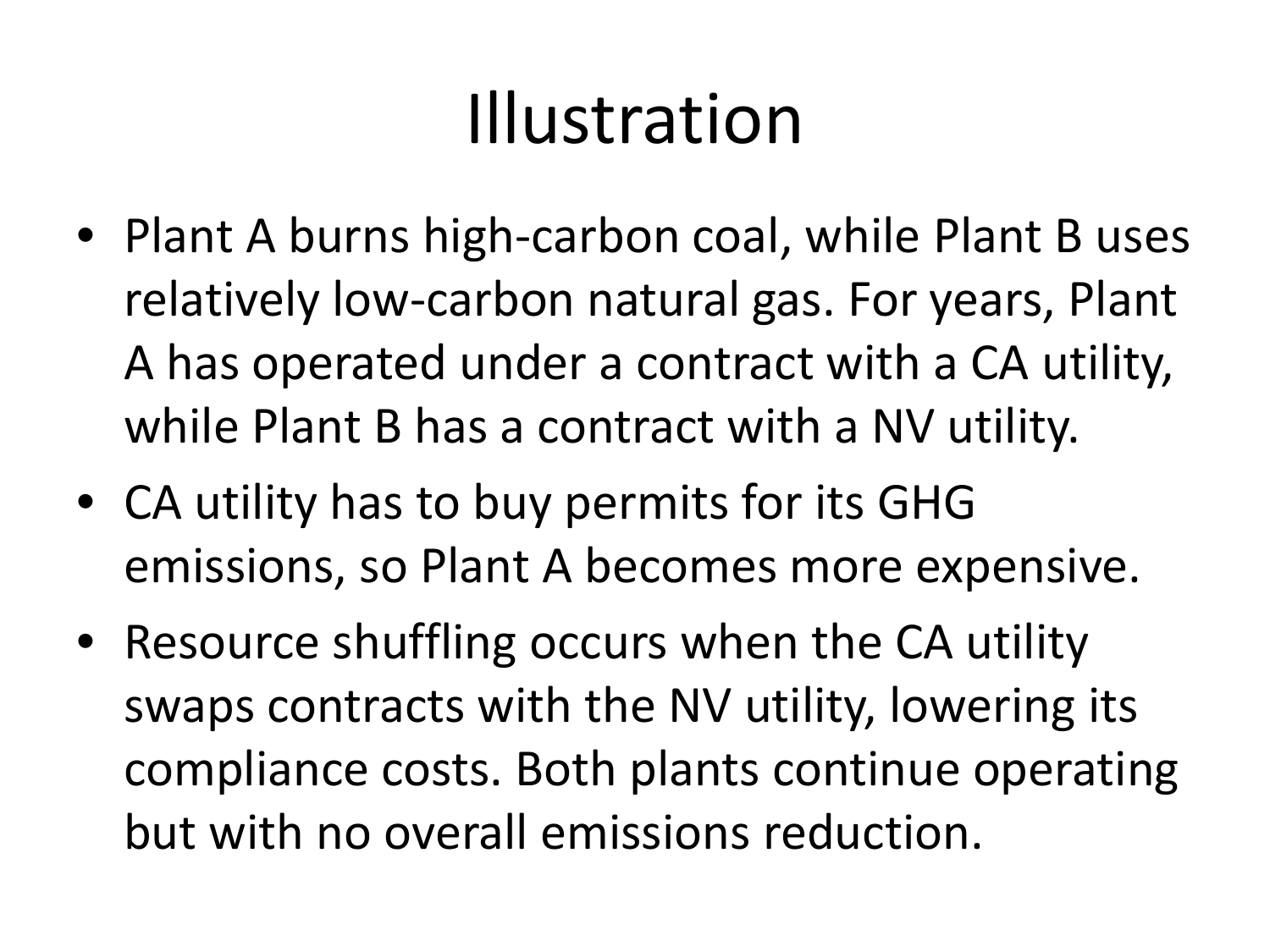# Phase I Regulation

- AB 32 obligates CARB to minimize carbon leakage to the extent feasible.
- Resource shuffling is prohibited. Under initial regulations importers regulated under California's program must attest that they or their suppliers have not engaged in the the practice. 17 Cal. Code Regs. § 95852(b)(2).
- "Resource Shuffling" means any plan, scheme, or artifice to receive credit based on emissions reductions that have not occurred, involving the delivery of electricity to the California grid. § 95802(a)(251).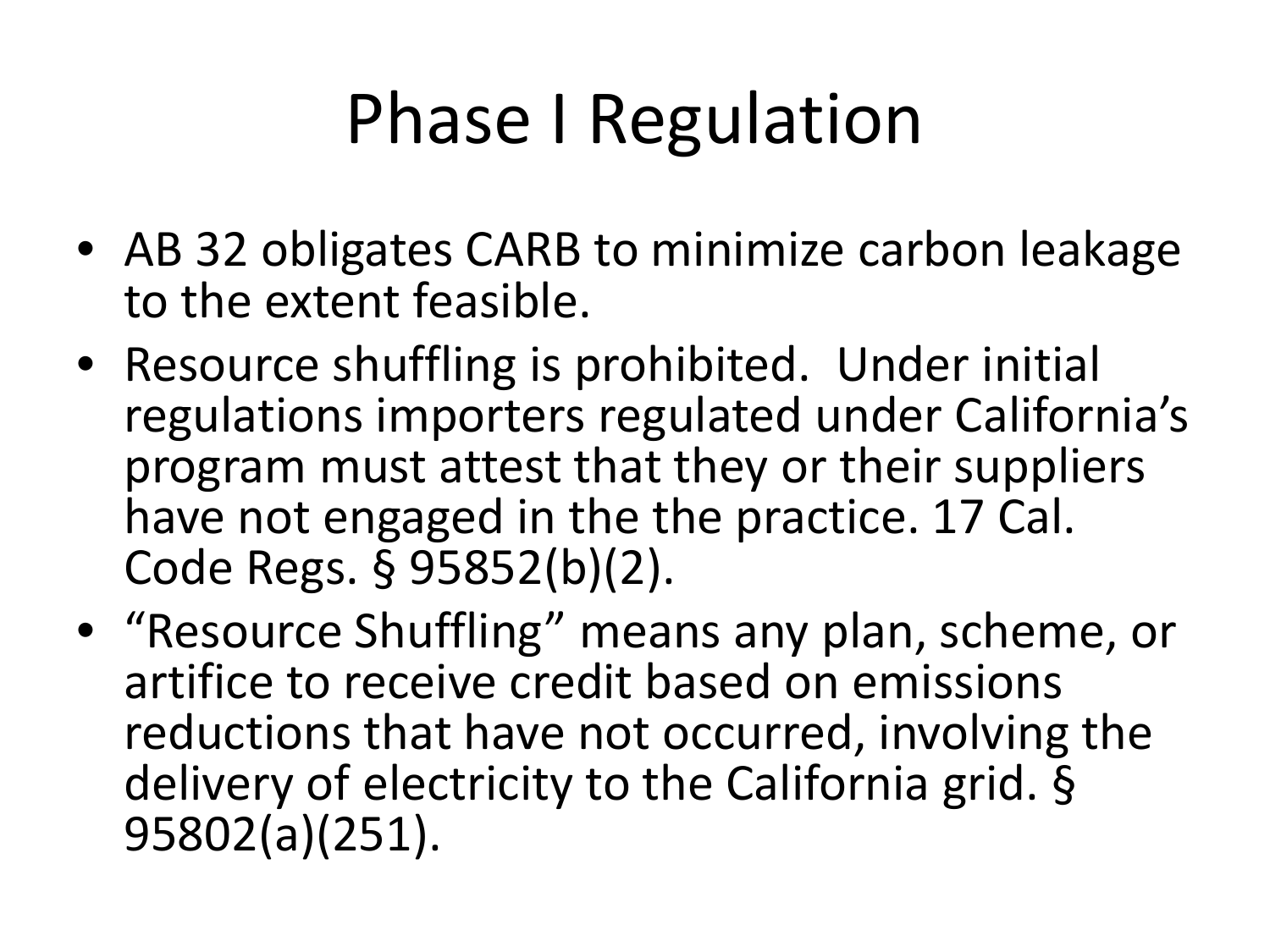# Significance of Problem?

- Imports account for 31% of CA's electricity consumption.
- Coal plants represent the most significant source of power imports, and GHG emissions from imported power account for 47% of CA's total emissions from the electricity sector.
- Resource shuffling "could result in leakage that exceeds<br>the cumulative mitigation required under the cap-andtrade market through 2020." Cullenward & Weiskopf, 2013.
	- 108 to 187 million metric tons of carbon dioxide leakage, translating to 47% to 197% of cumulative expected mitigation under AB 32.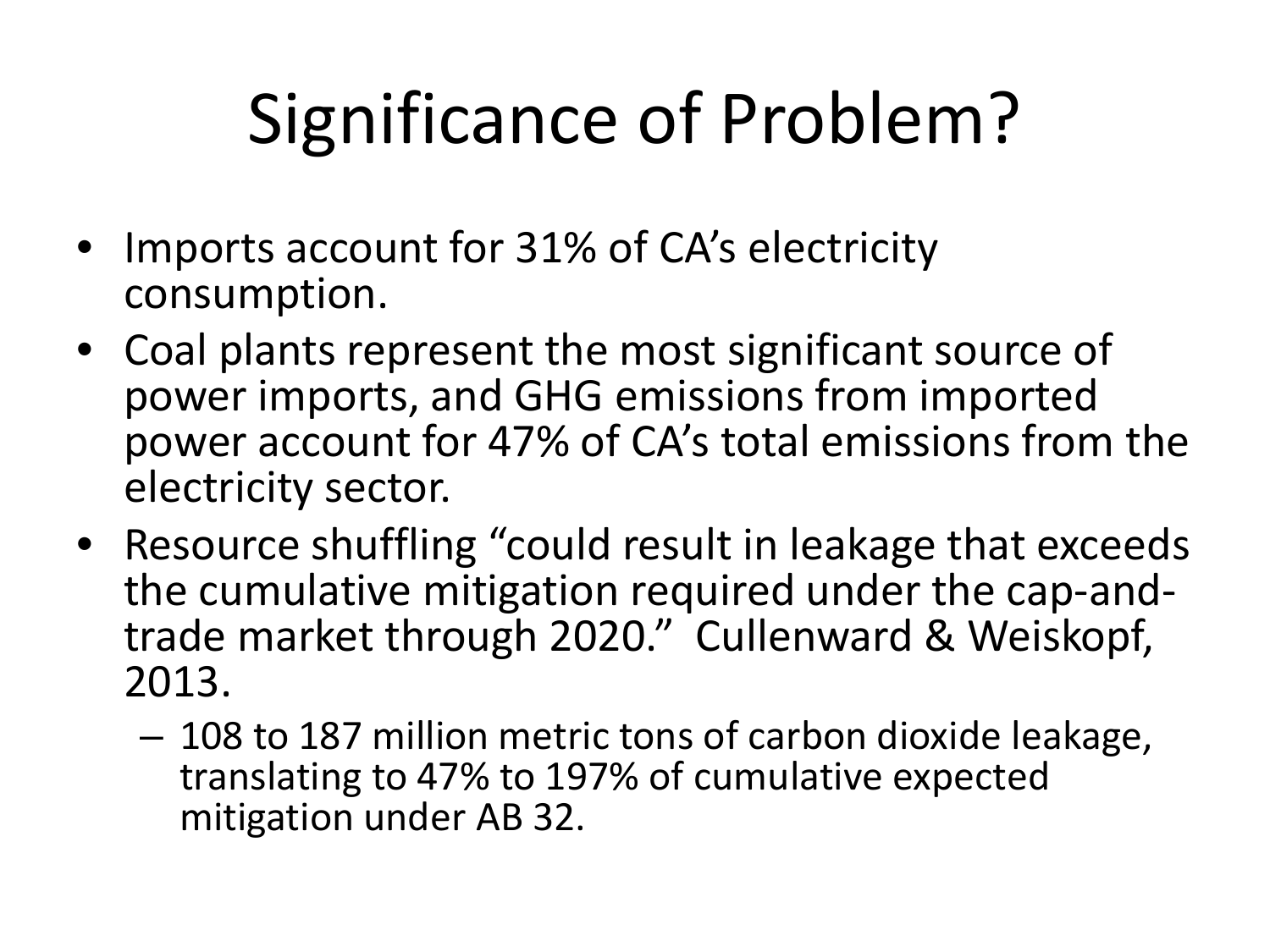### FERC Intervention

- August 2012: FERC Commissioner Moeller's letter to Gov. Brown requested suspension of CARB's resource shuffling attestation requirement/prohibition until compliance and enforcement are clarified.
- FERC has jurisdiction over "the transmission of electric energy in interstate commerce" and "the sale of electric energy at wholesale in interstate commerce." 16 U.S.C. § 824(b)(1).
- Impact on wholesale power markets potential for legitimate least cost dispatch of electric power in wholesale markets to constitute shuffling.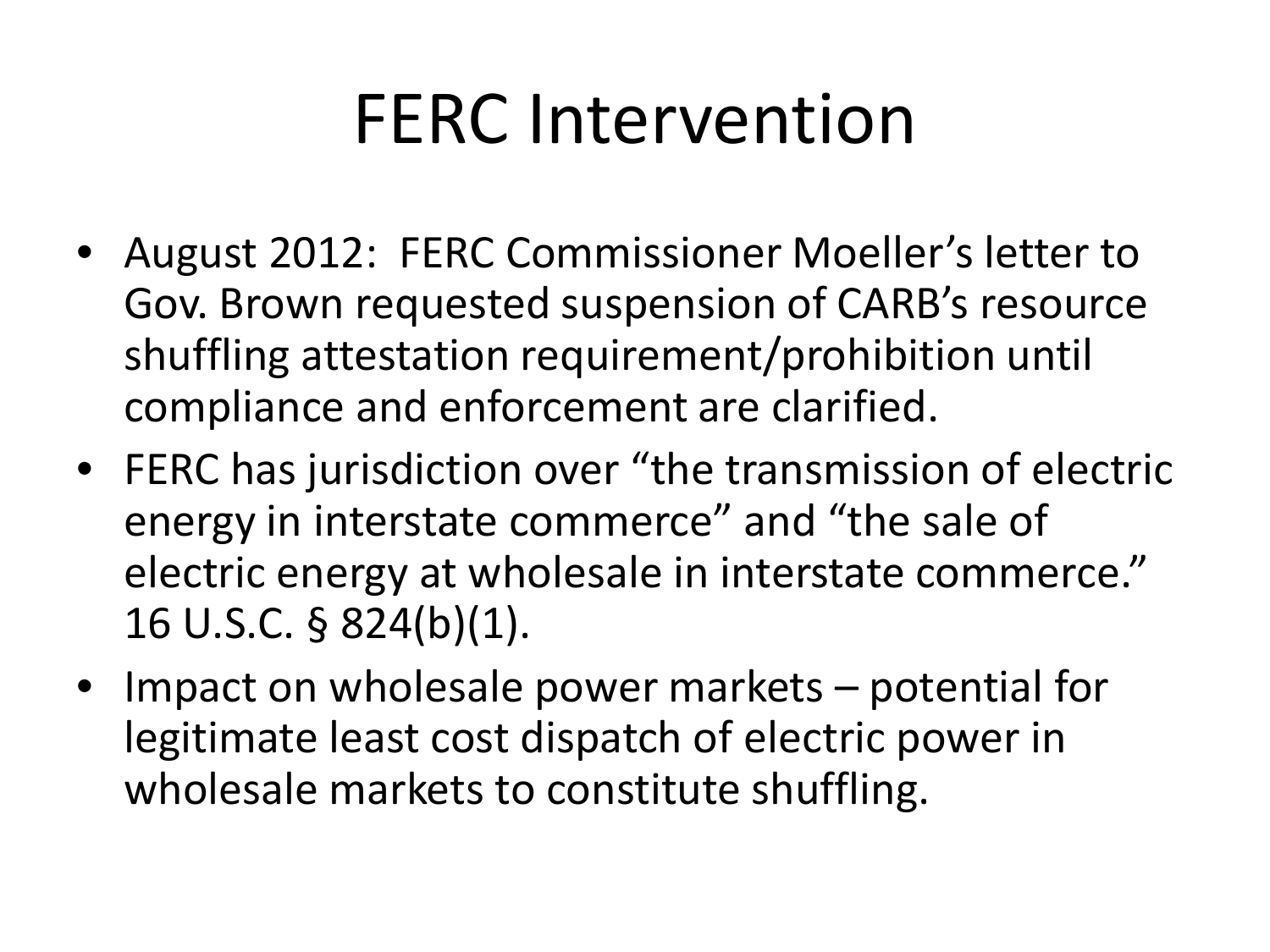#### Phase 2 - CARB Response

• Amended definition of "Resource Shuffling":

"any plan, scheme, or artifice undertaken by a First Deliverer of Electricity **to substitute** electricity deliveries from sources with relatively lower emissions for electricity deliveries with relatively higher emissions resources to reduce its emissions compliance obligation."

• Focus definition on excluding things that are not shuffling; does not include substitutions that occur under the [13] **"safe harbors".**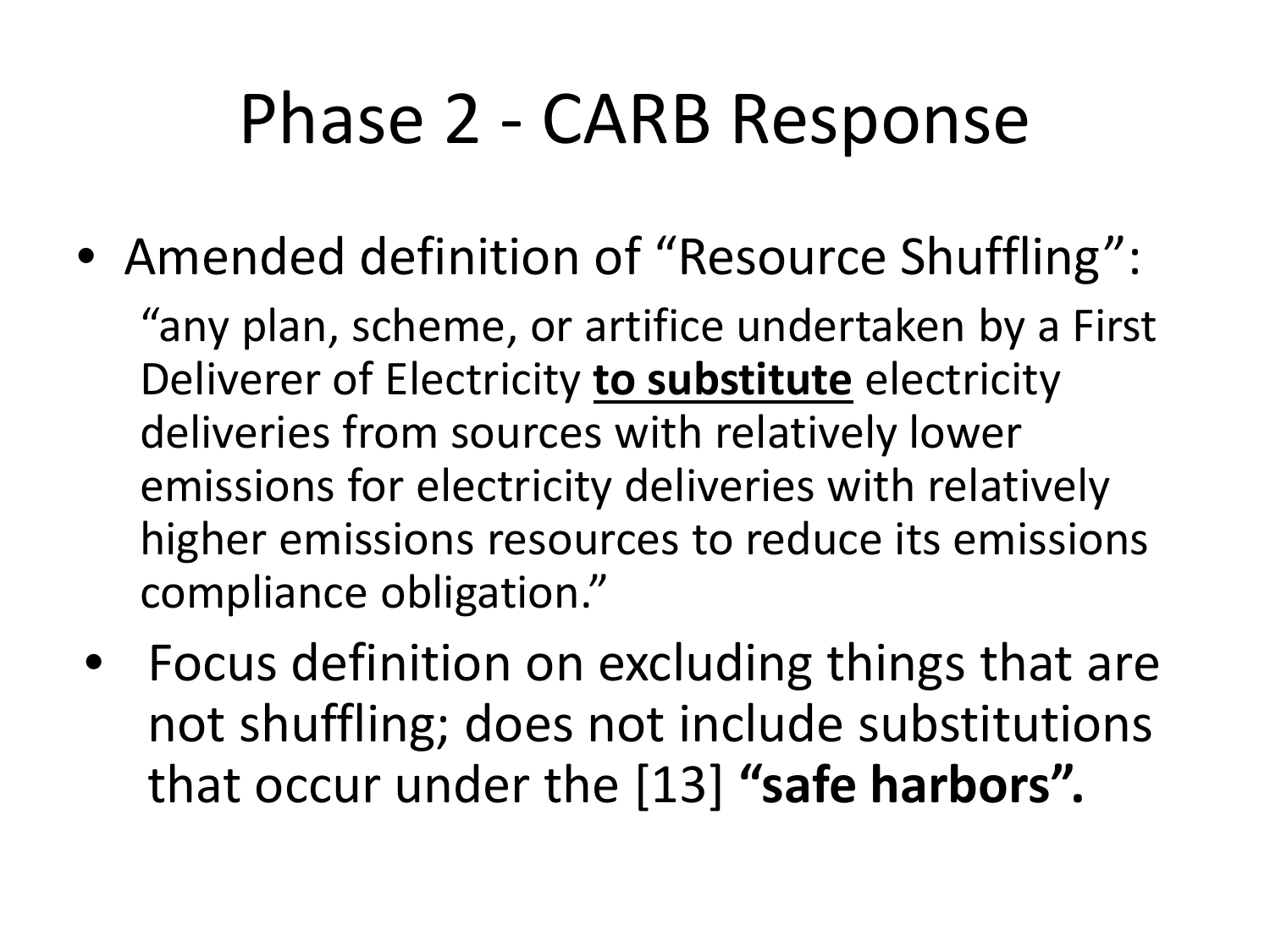#### Some [of the 13] Specific Safe Harbors

- Changes in imports needed to meet RPS goals
- Compliance with state or federal laws and regulations (including SB 1368)
- Retirement or divestiture of resources, or contracts
- Transmission constraints, or emergencies
- Short term trading activities
- Termination of a contract for reasons other than reducing GHG compliance obligation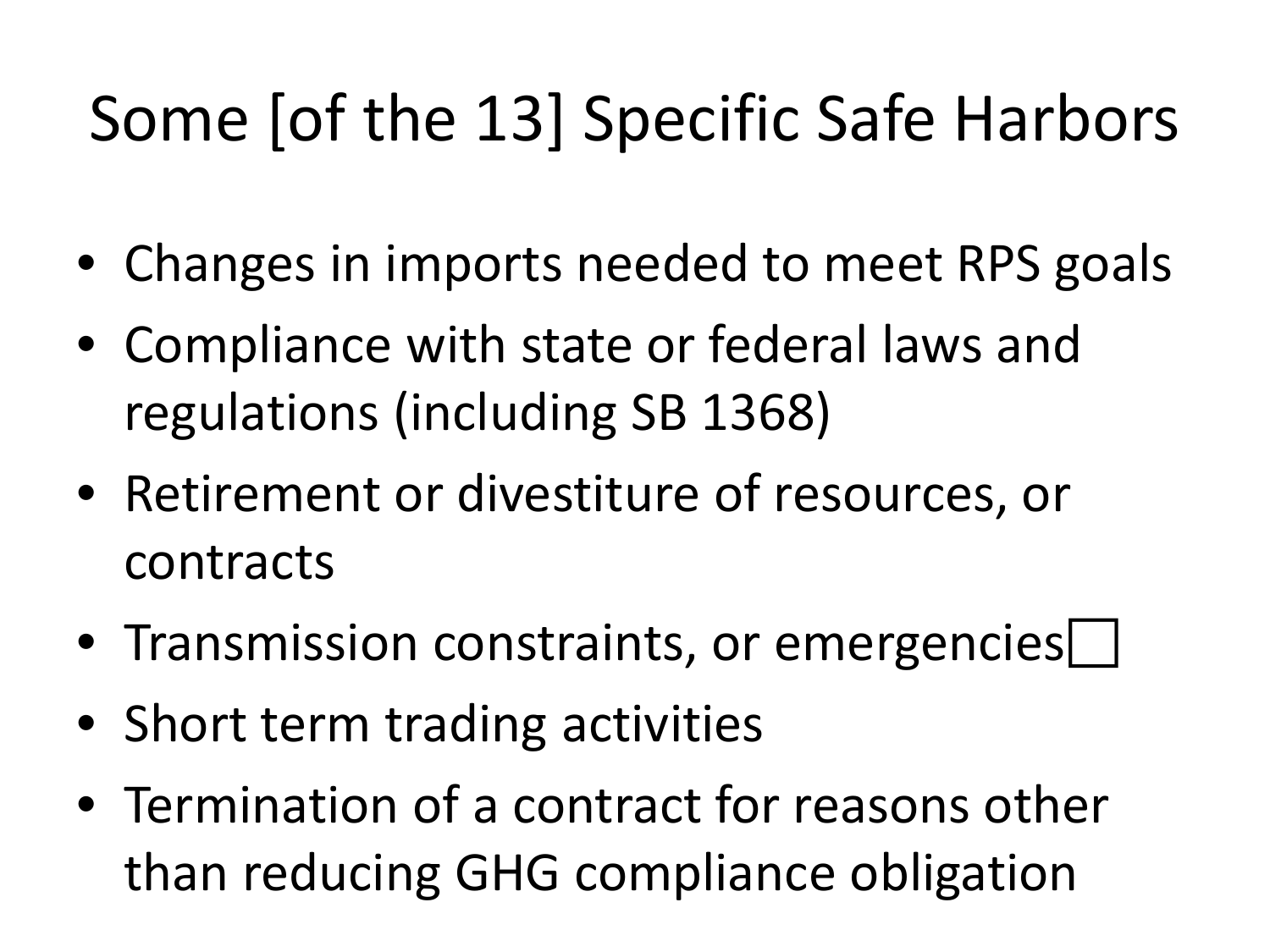# Impact of Safe Harbors?

- CA utility contracts with a power importer. That power importer can get power from a coal-fired power plant and a wind farm, both in Utah. Assume initially that the power supplied is 50% clean energy.
- But clean power commands a premium in California's market, because the CA utility may need to purchase allowances to cover the emissions associated with the coal-fired power.
- CA utility could use that clean power to meet the state's 33% RPS standard so it falls within a safe harbor.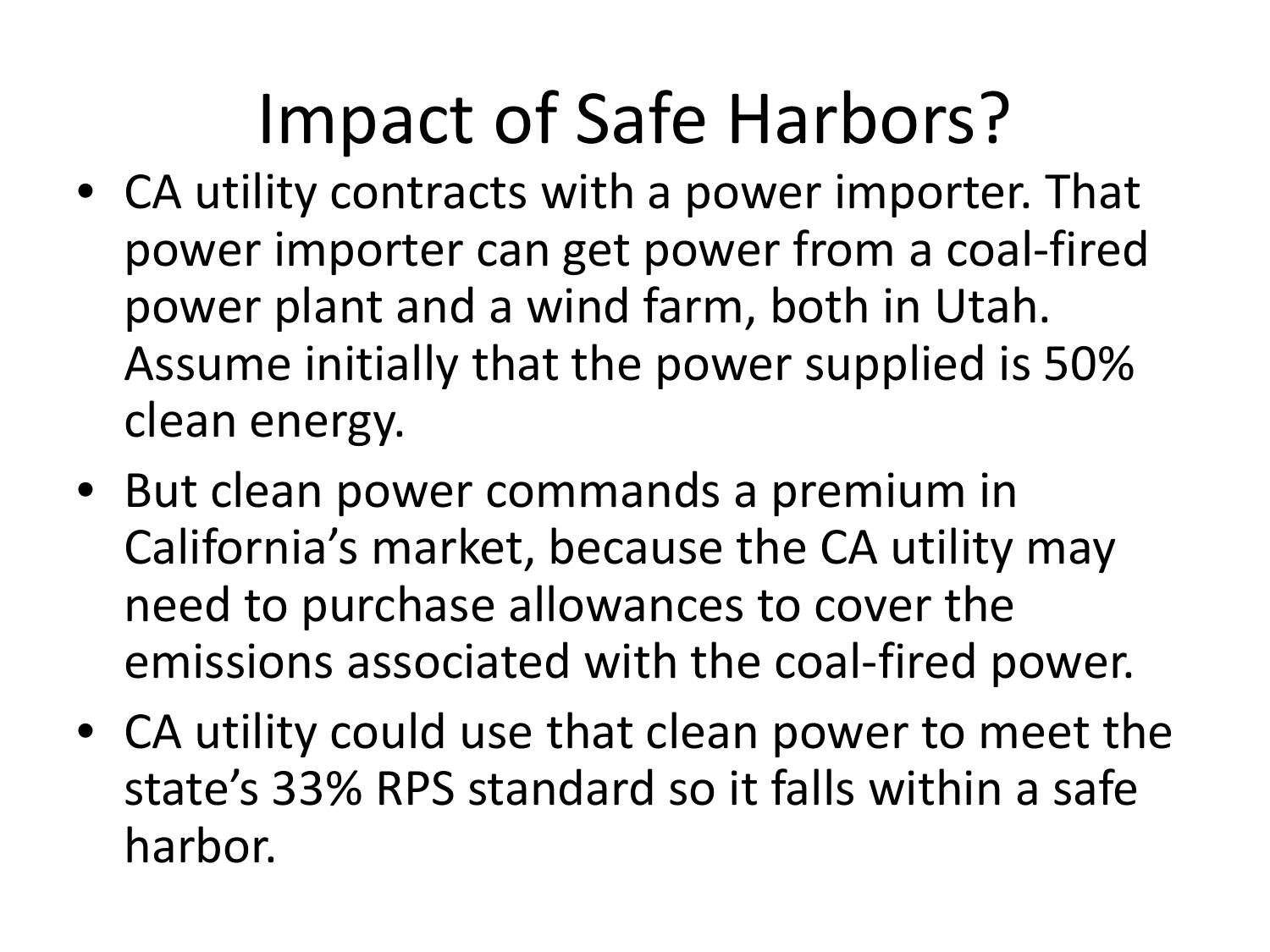### Early Examples

- SCE divested units 4 and 5 of the coal-fired **Four Corners**  plant, yet Arizona Public Service continues to operate it, resulting in at least 19.4 tons of emissions through 2020.
- CA Dept of Water Resources has ended power deliveries from the coal-fired **Reid Gardner** plant, but Nevada Power will continue to operate it, resulting in at least 2.6 million tons of emissions through 2020. (Displacing this contract with natural gas, which seemingly increases emissions.)
- The LA Dept of Water & Power is planning to terminate its contract with the **Navajo Generating Station** and replace this with power from a gas-fired plant in Nevada. This will result in 11.5 million tons of emissions by 2020.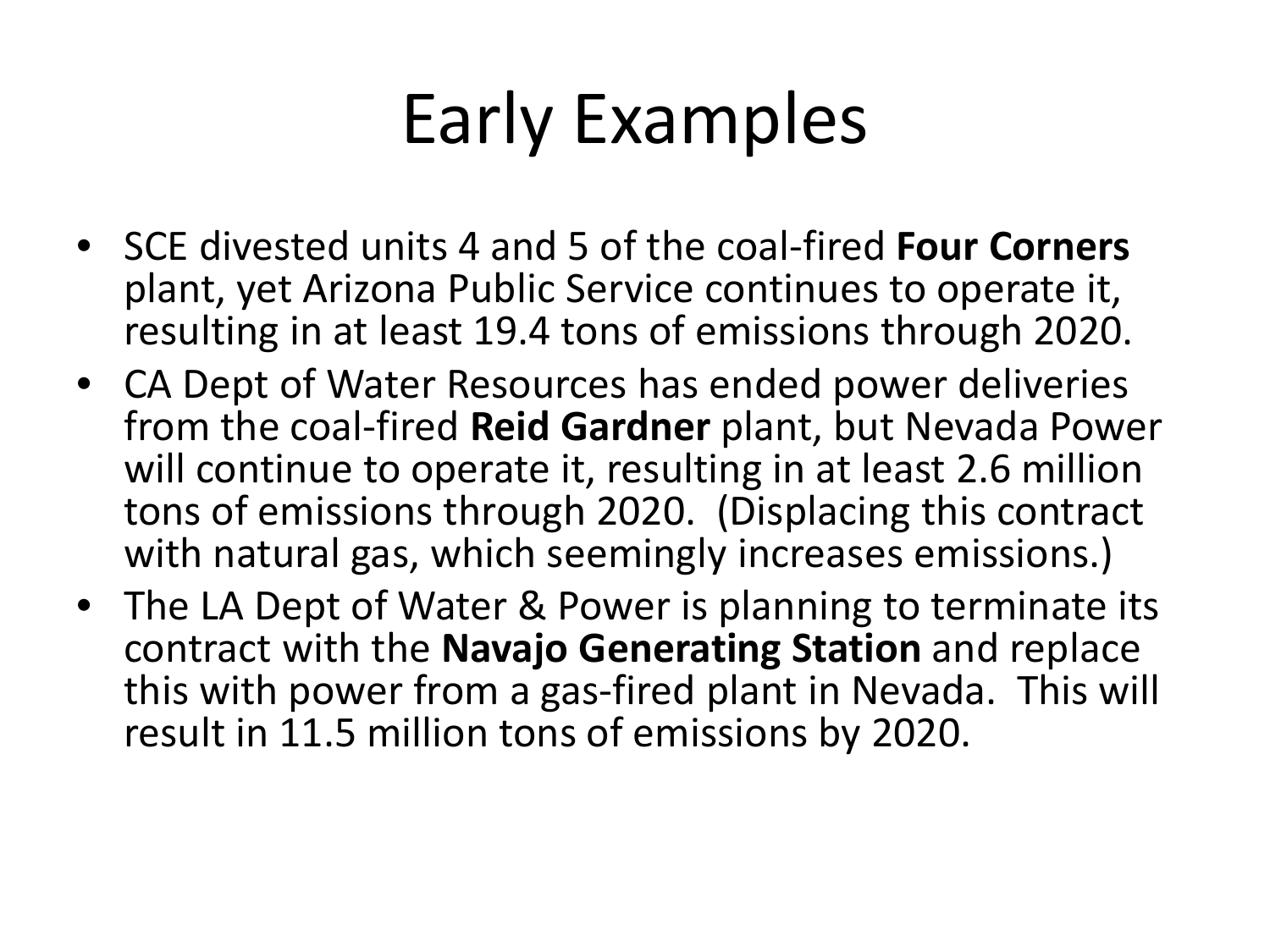| Significance of Impacts<br>(Cullenward 2014) |             |                 |  |
|----------------------------------------------|-------------|-----------------|--|
|                                              | <b>NGCC</b> | <b>Zero-GHG</b> |  |
| <b>Four Corners</b>                          | 19.5        | 34.8            |  |
| <b>Reid Gardner</b>                          | 2.6         | 4.2             |  |
| <b>Navajo</b>                                | 11.5        | 19.9            |  |
| <b>Total Leakage</b>                         | 33.5        | 58.9            |  |

Minimum impact: 33.5 million metric tons of carbon emissions (assuming replacement power is natural gas rather than renewable or nuclear plants).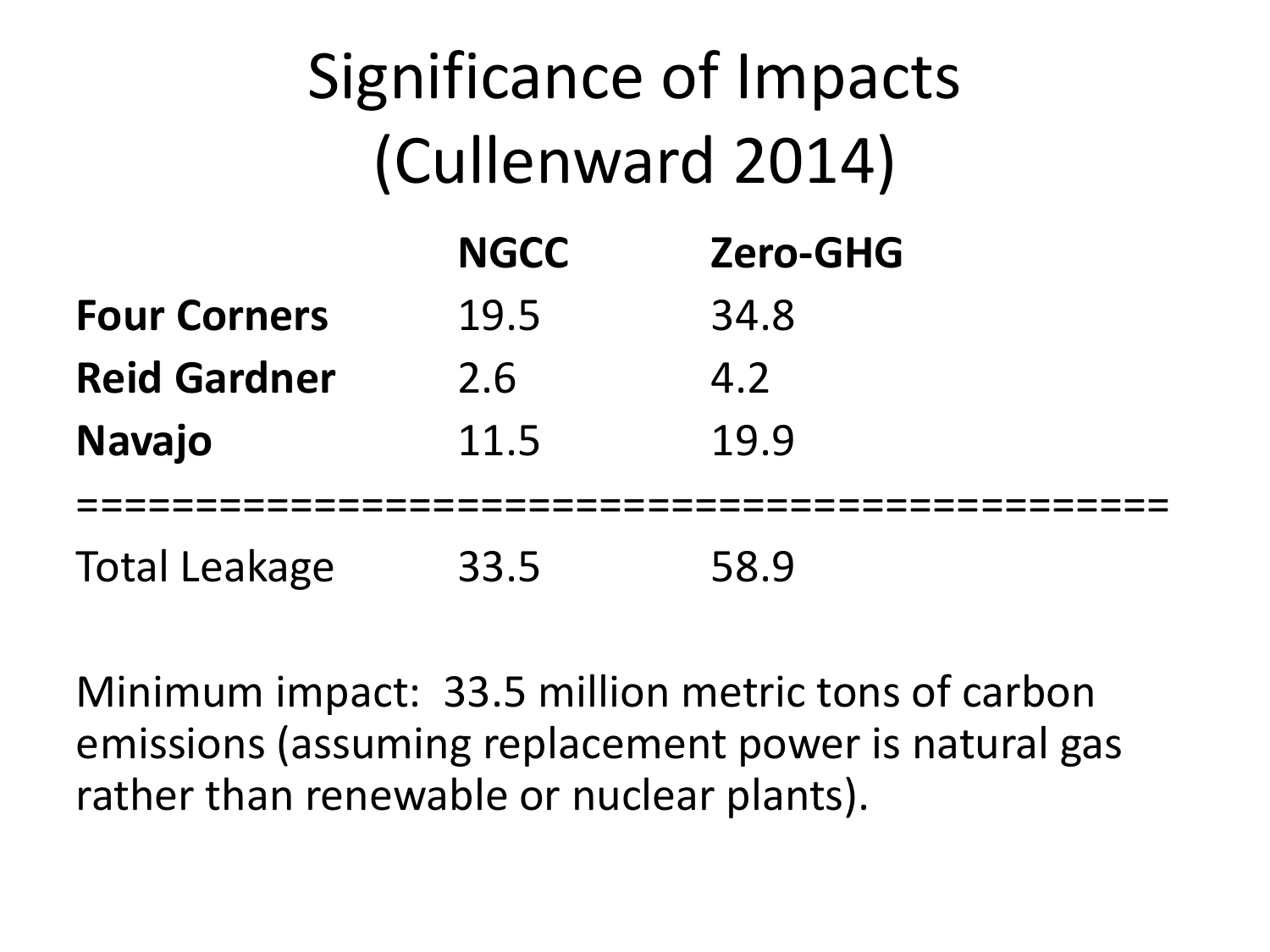### Regulatory Problems

- Calling something a "safe harbor" rather than "shuffling" does not change the reality that there is no net carbon reduction; may even be increases in GHG emissions from non-CA sources.
- Safe harbors give some certainty regarding least cost dispatch practices, but they are very broad.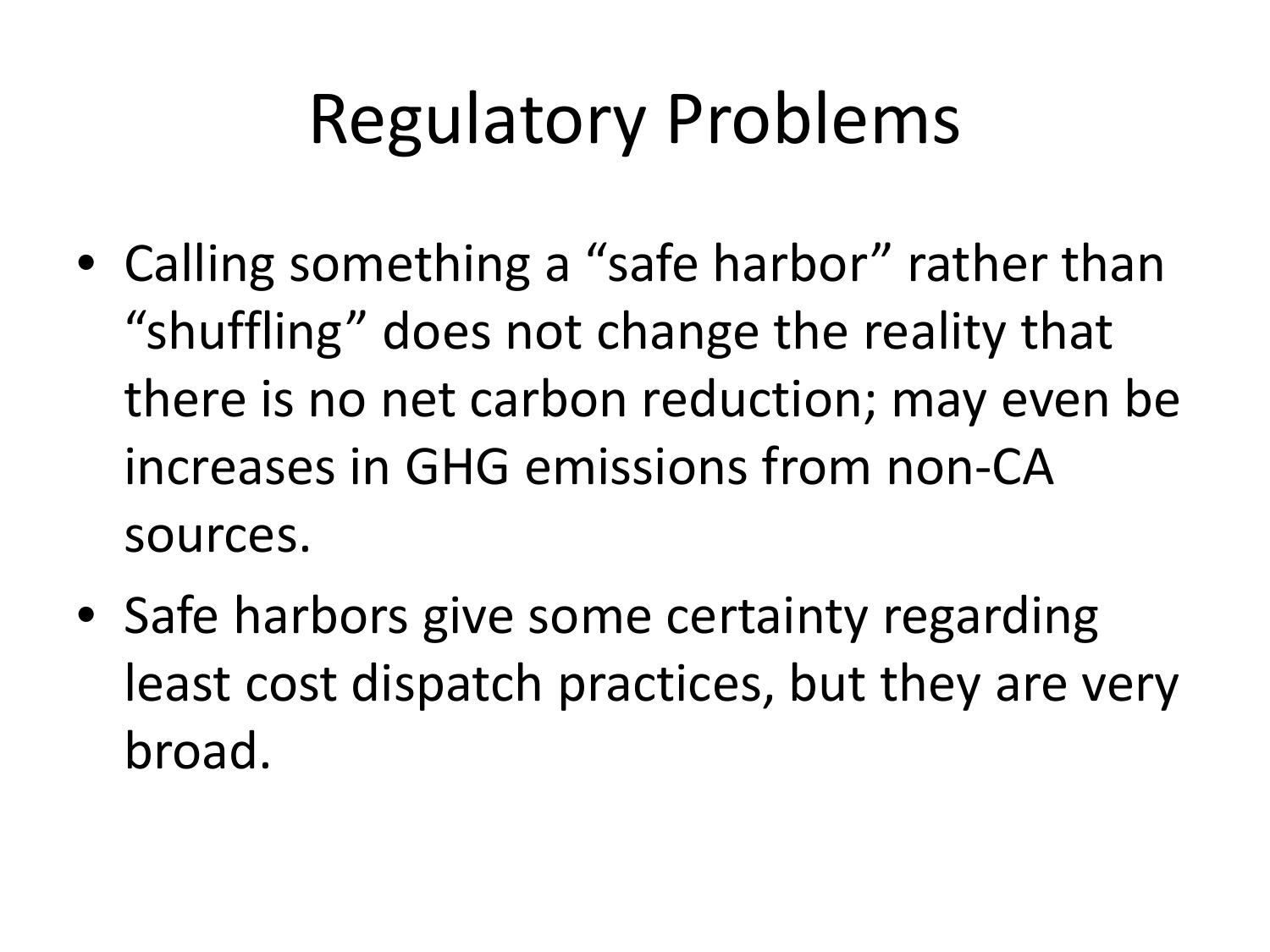# Improving CA Approaches

- CA can consider the impact on out-of-state emissions in its cap & trade regime – see *Rocky Mountain Farmer's Union v. Corey* (9<sup>th</sup> Cir. 2013).
- Narrow safe harbors, treat them as rebuttable presumptions where there is an adverse out of state carbon impact over a certain level.
- Close loopholes created by giving CA utilities allowances – use "reverse offsets" to impose liability where they ship dirtier power out of state.
- Lower carbon cap proportionate to expected degree of shuffling (Bushnell, 2013).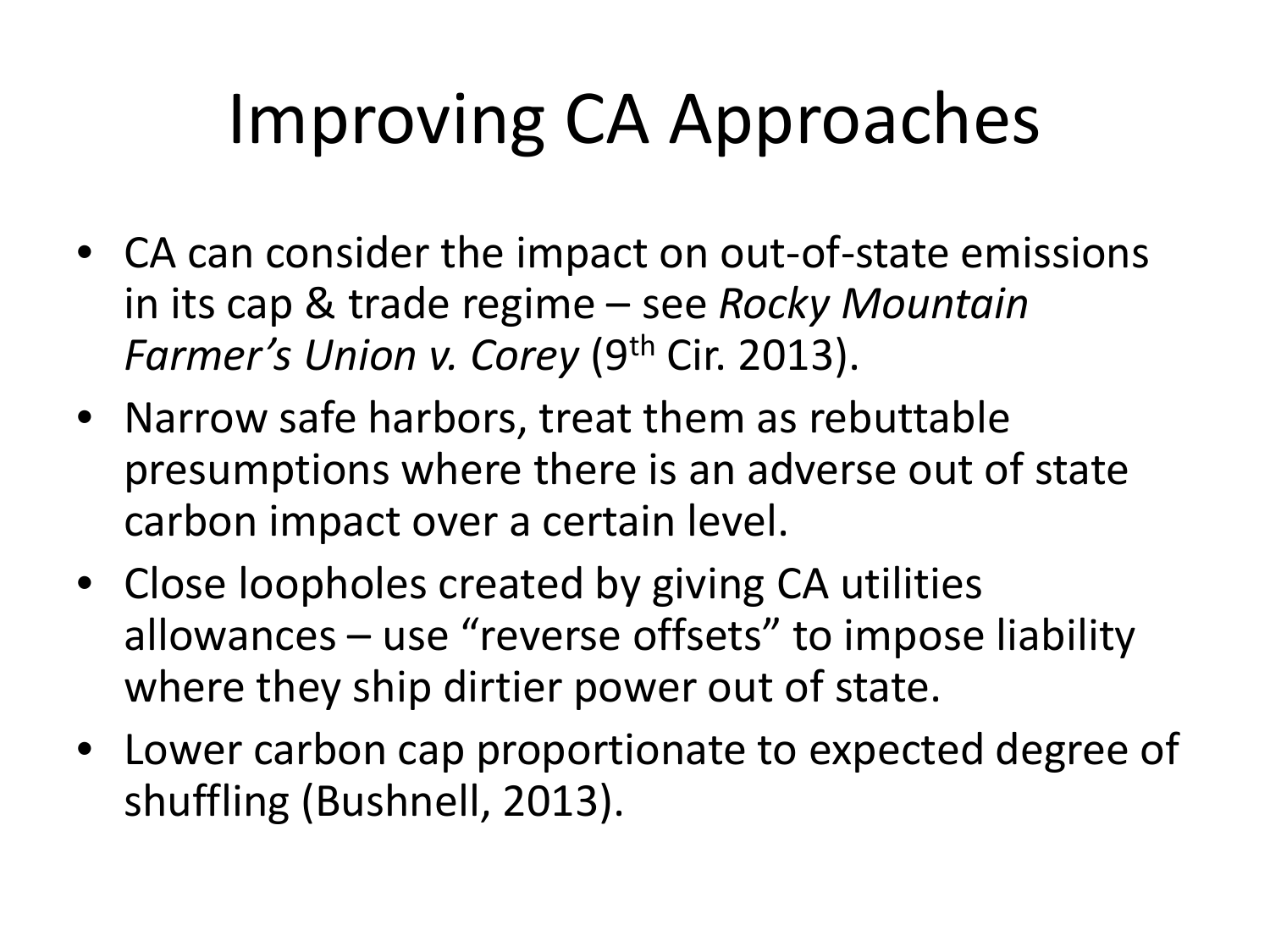### Regional Solutions?

- California, Oregon, Washington and British Columbia recently concluded a regional agreement – Pacific Coast Action Plan on Climate and Energy.
- Could all neighboring states opt into the California approach going forward, producing an integrated Western power market based on cap & trade?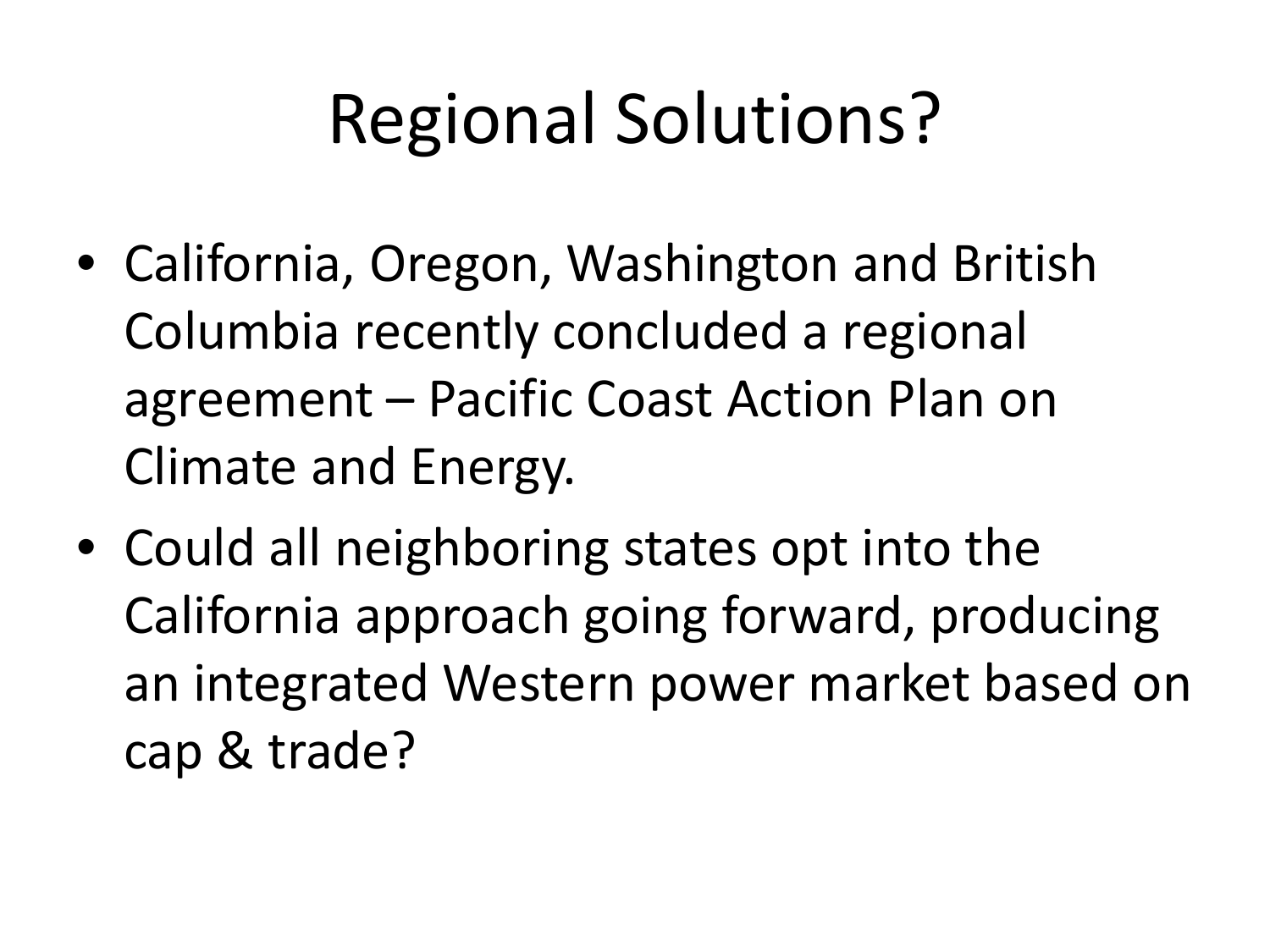### EPA Solutions

- National emissions standards for GHG emissions for both existing plants under 111(d) would potentially address the leakage problem produced by shuffling.
- If all neighboring states have imposed 111(d) CO2 emissions limits on plants is California preempted from regulating imports from out-of-state generators?
- But differential impacts of a single year emissions baseline (along with flexibility in enforcement) will continue to create opportunities for shuffling, and national emissions standards presumably would only serve as a floor.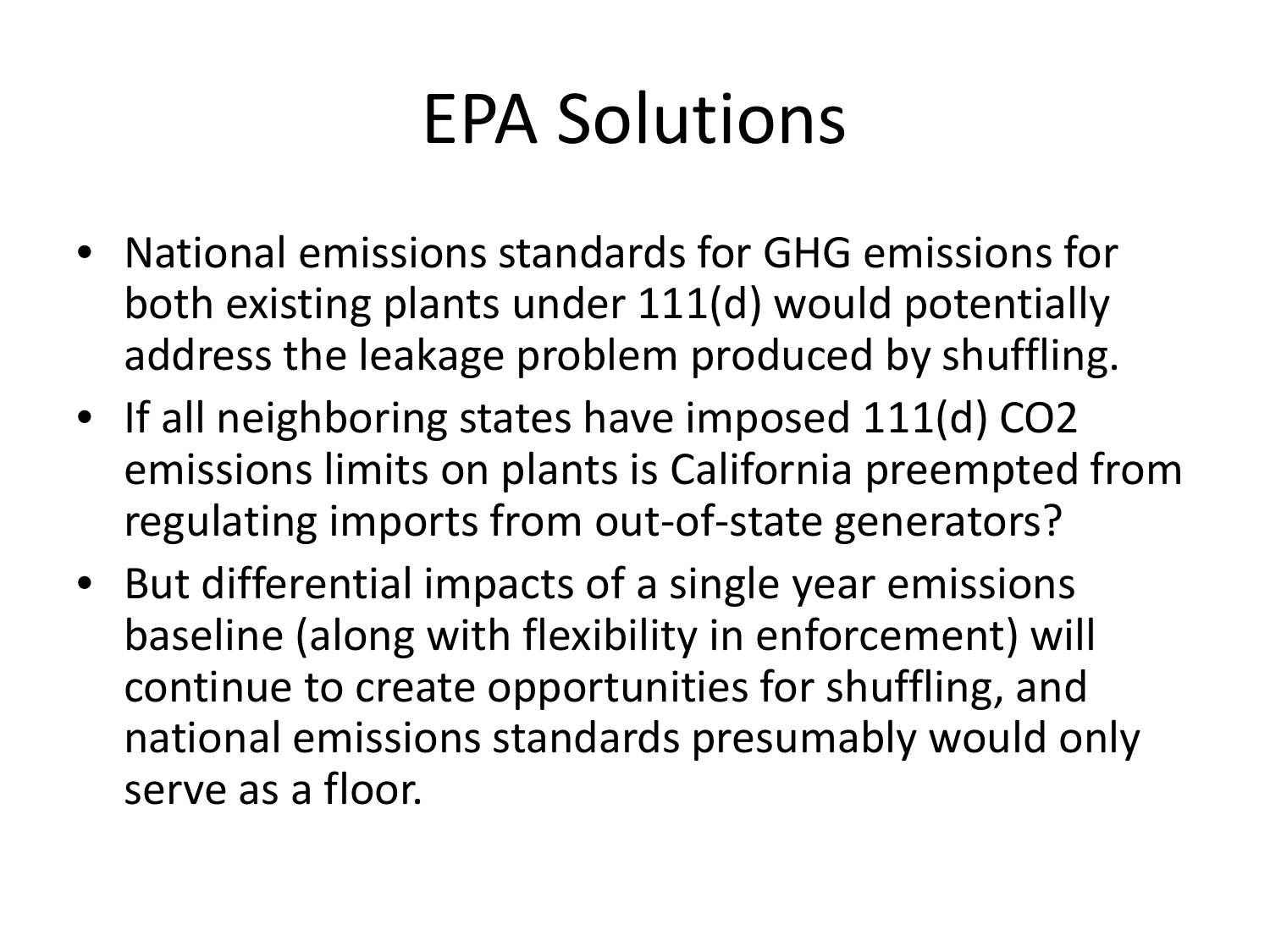# Can FERC Play a Any Further Role?

- FERC must act to set the stage for both national and subnational GHG regulation in wholesale energy markets.
- FERC guidelines specifying least-cost protocols for regional markets with state or regional GHG emissions requirements could a) sidestep potential preemption conflicts, b) encourage subnational innovation, and c) reduce opportunities for states to advance parochial interests in addressing shuffling.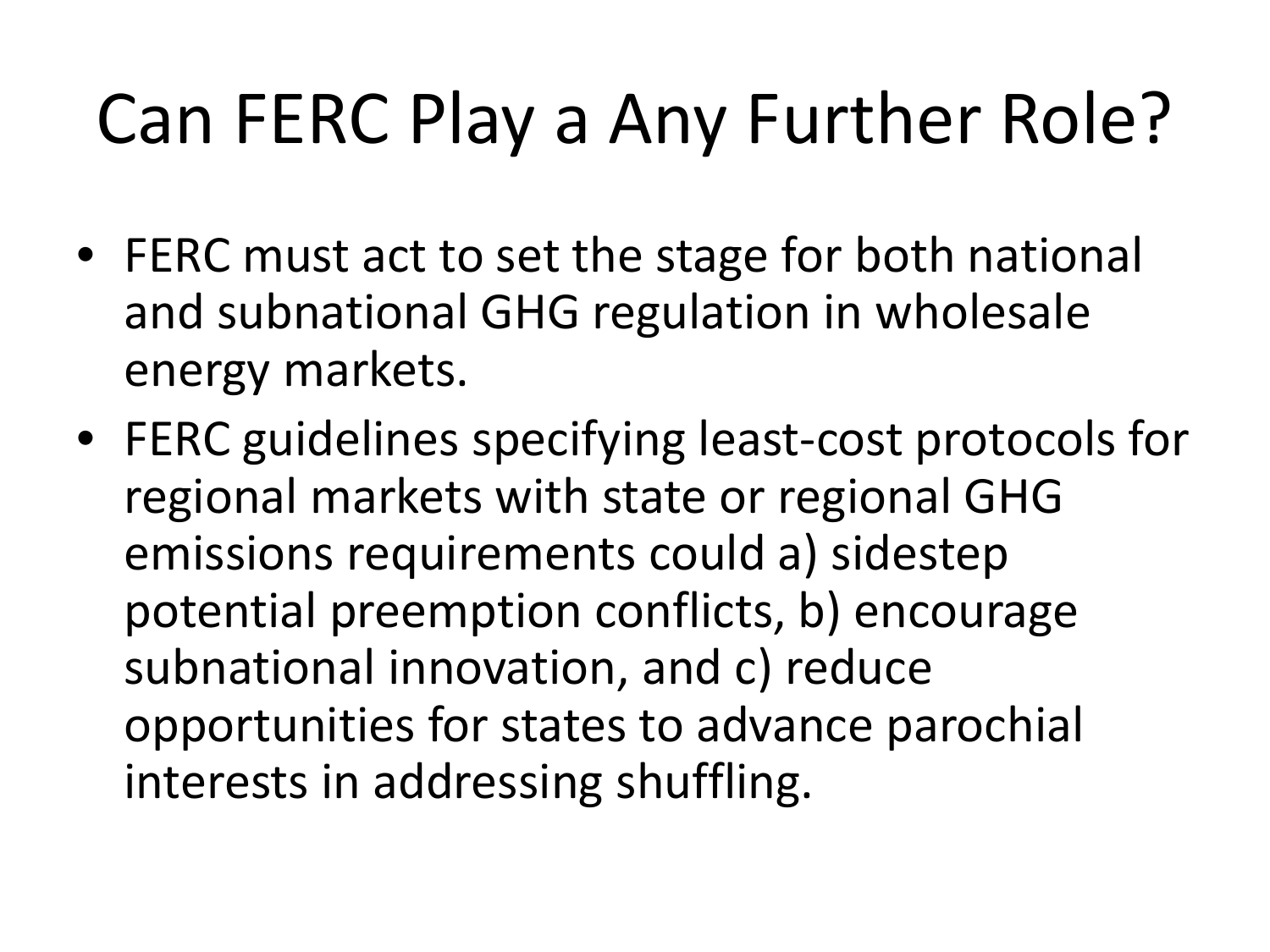### In Conclusion …..

- Shuffling potentially thwarts CA's ability to meet its AB 32 GHG emission reduction goals.
- Shuffling is extremely difficult to regulate at the state level. Short of CA reducing its emissions limits a state solution seems elusive – at a minimum a regional solution is necessary.
- National solutions will probably be necessary to address the problem. EPA will undoubtedly play a role, but FERC can help too.